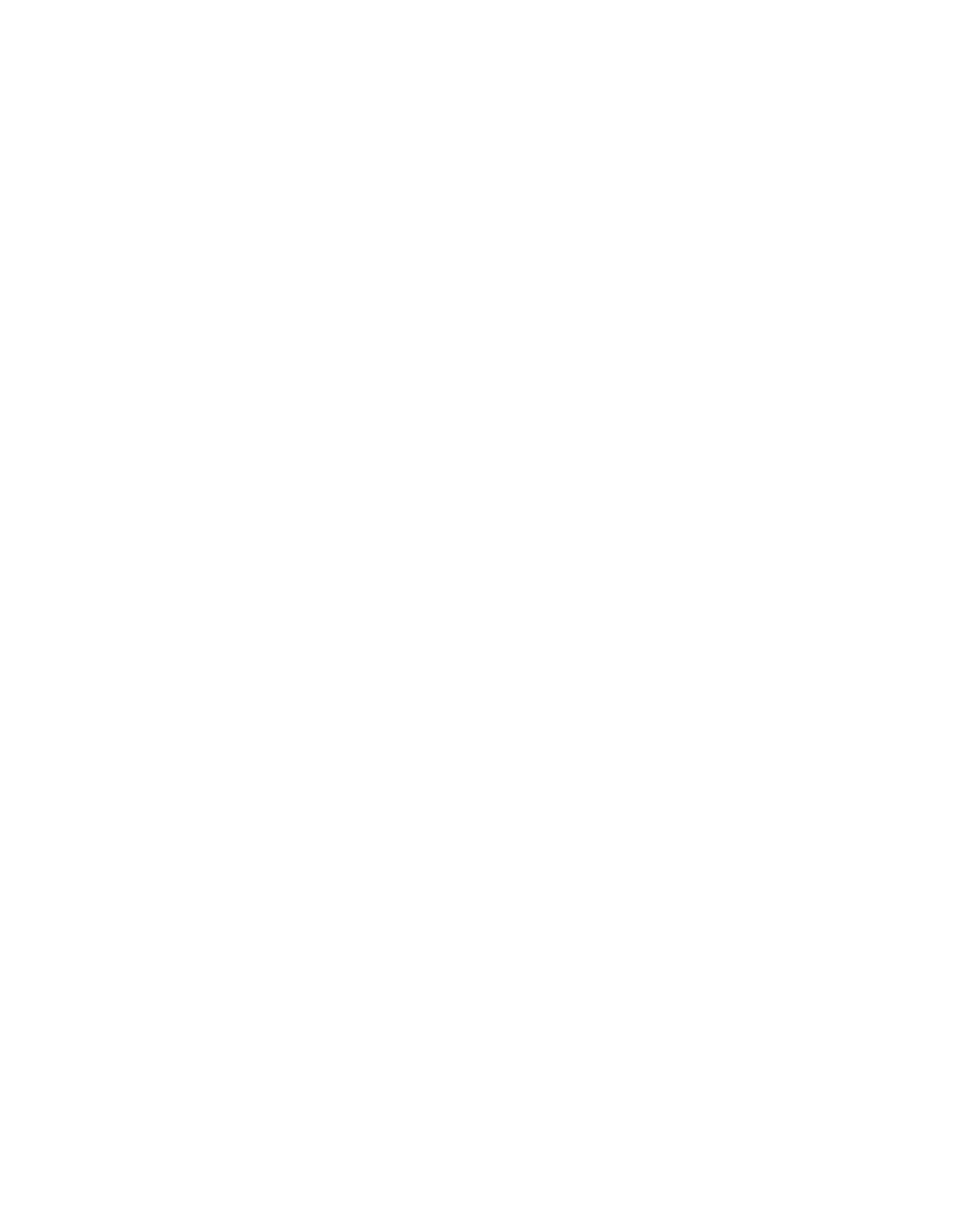## **SUPPLEMENTAL INFORMATION ABOUT THE MONTHLY REPORT OF NUMBER OF EMPLOYEES OF CLASS I RAILROADS (WAGE FORM C)**

The following information is provided in Compliance with OMB requirements and pursuant to the Paperw of 1995, 44 U.S.C. §§ 3501-3519 (PRA):

This information collection is mandatory pursuant to 49 U.S.C. § 11145 and 49 C.F.R. §1246.1. The estimated hour burden for filing this report is 1.25 hours per monthly report. The Board uses information in this report to forecast labor costs and measure the efficiency of the reporting railroads. The information is also used by the Board to evaluate proposed regulated transactions that may impact rail employees, including mergers and consolidations, acquisitions of control, purchases, and abandonments. Other Federal agencies (including the Railroad Retirement Board and Bureau of Labor Statistics) and industry groups depend on the information contained in the reports to monitor railroad operations. The information in this report is compiled and published on the Board's website, www.stb.dot.gov, where it may be maintained indefinitely. All information collected through this report is available to the public. Paper copies of individual reports are maintained by the Board for ten years, after which they are destroyed. Under the PRA, a federal agency may not conduct or sponsor, and a person is not required to r